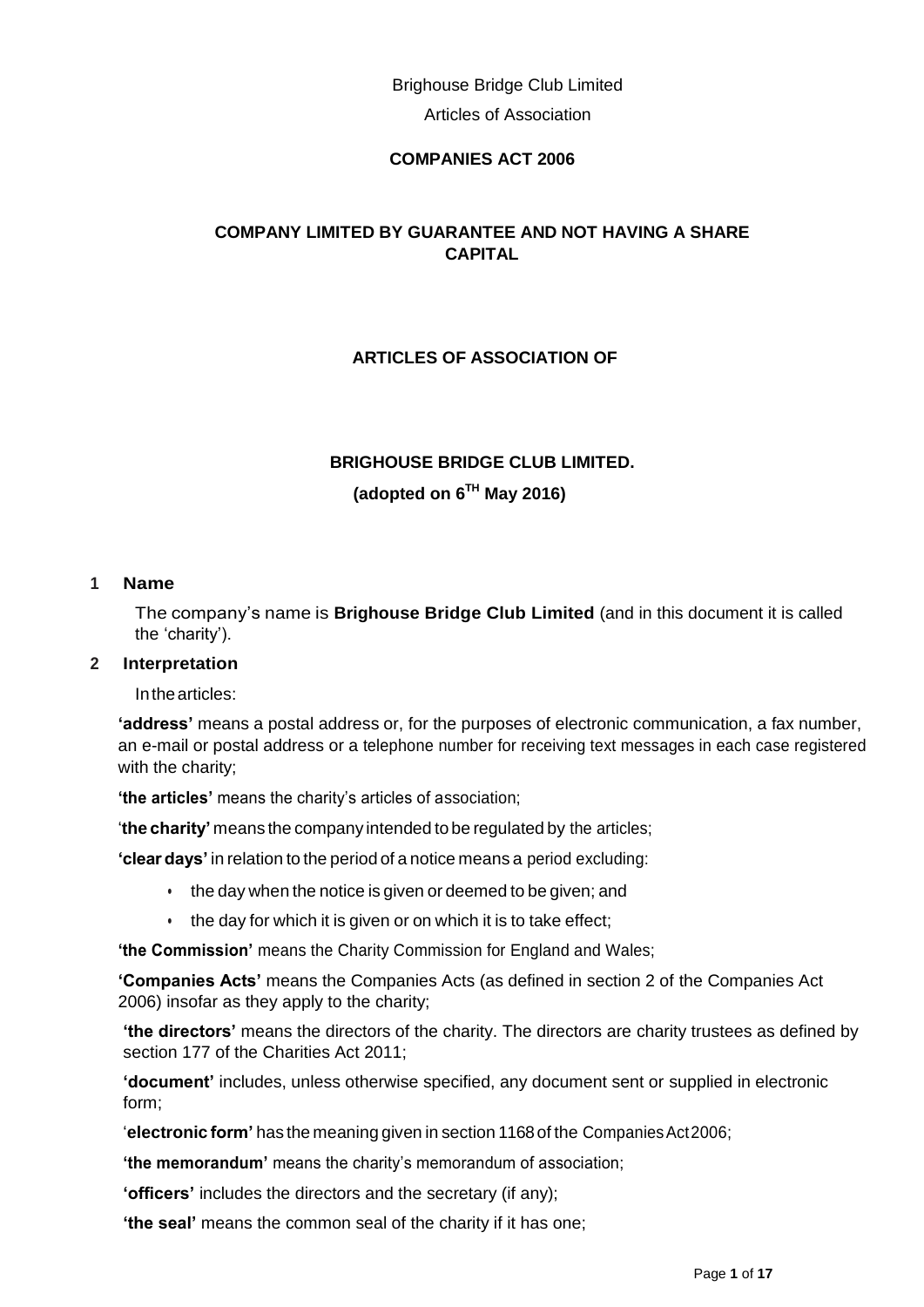**'secretary'** means any person appointed to perform the duties of the secretaryof thecharity;

**'the United Kingdom'** means Great Britain and Northern Ireland; and words importingonegender shall include all genders, and the singular includes the plural and vice versa.

Unlessthecontextotherwiserequireswordsorexpressionscontained in the articles have the same meaning as in the Companies Acts but excluding any statutory modification not in force when this constitution becomesbindingonthecharity.

Apart from the exception mentioned in the previous paragraph a reference to an Act of Parliament includes any statutory modification or re-enactment of it for the time being in force.

## **3 Liability of members**

The liability of the members is limited to a sum not exceeding £10, being the amount that each member undertakes to contribute to the assets of the charity in the event of its being wound up while he, she or it is a member or within one year after he, she or it ceases to be a member, for:

- (a) payment of the charity's debts and liabilities incurred before he, she orit ceases to be a member;
- (b) paymentofthecosts,chargesandexpensesofwindingup;and
- (c) adjustmentoftherightsofthecontributoriesamongthemselves.

## **4 Objects**

The charity's objects ('Objects') are specifically restricted to the following:

- 1. the advancement of amateur Sport by promoting the game of Bridge for the benefit of the residents of Brighouse and the surrounding area;
- 2. the provision of facilities for the learning, teaching and playing of bridge for the benefit of the residents of Brighouse and the surrounding area with the object of improving conditions of life.
- 3. to further such charitable purpose or purposes as the Trustees in their absolute discretion shall think fit but in particular through the making of grants and donations

Nothing in the articles shall authorise an application of the property of the charity forpurposeswhich are not charitable in accordancewith section 7 of the Charities and Trustee Investment (Scotland) Act 2005 and/or section 2 of the Charities Act (Northern Ireland) 2008.

## **5 Powers**

The charity has power to do anything which is calculated to further its Object(s)oris conduciveor incidental to doing so. Inparticular, the charityhaspower:

- 1. to raise funds. In doing so, the charity must not undertake any taxable permanent trading activity and must comply with any relevant statutory regulations;
- 2. to buy, take on lease orin exchange,hire or otherwise acquire any property and to maintain and equip it for use:
- 3. to sell, lease or otherwise dispose of all or any part of the property belonging to the charity. In exercising this power, the charity must comply as appropriate with sections 117 and 122 oftheCharitiesAct2011.
- 4. To borrow money and to charge the whole or any part of the property belonging to the charity as security for repayment of the money borrowed or as security for a grant or the discharge of an obligation. The charity must comply as appropriate with sections 124 - 126 of the Charities Act 2011 if it wishes to mortgage land;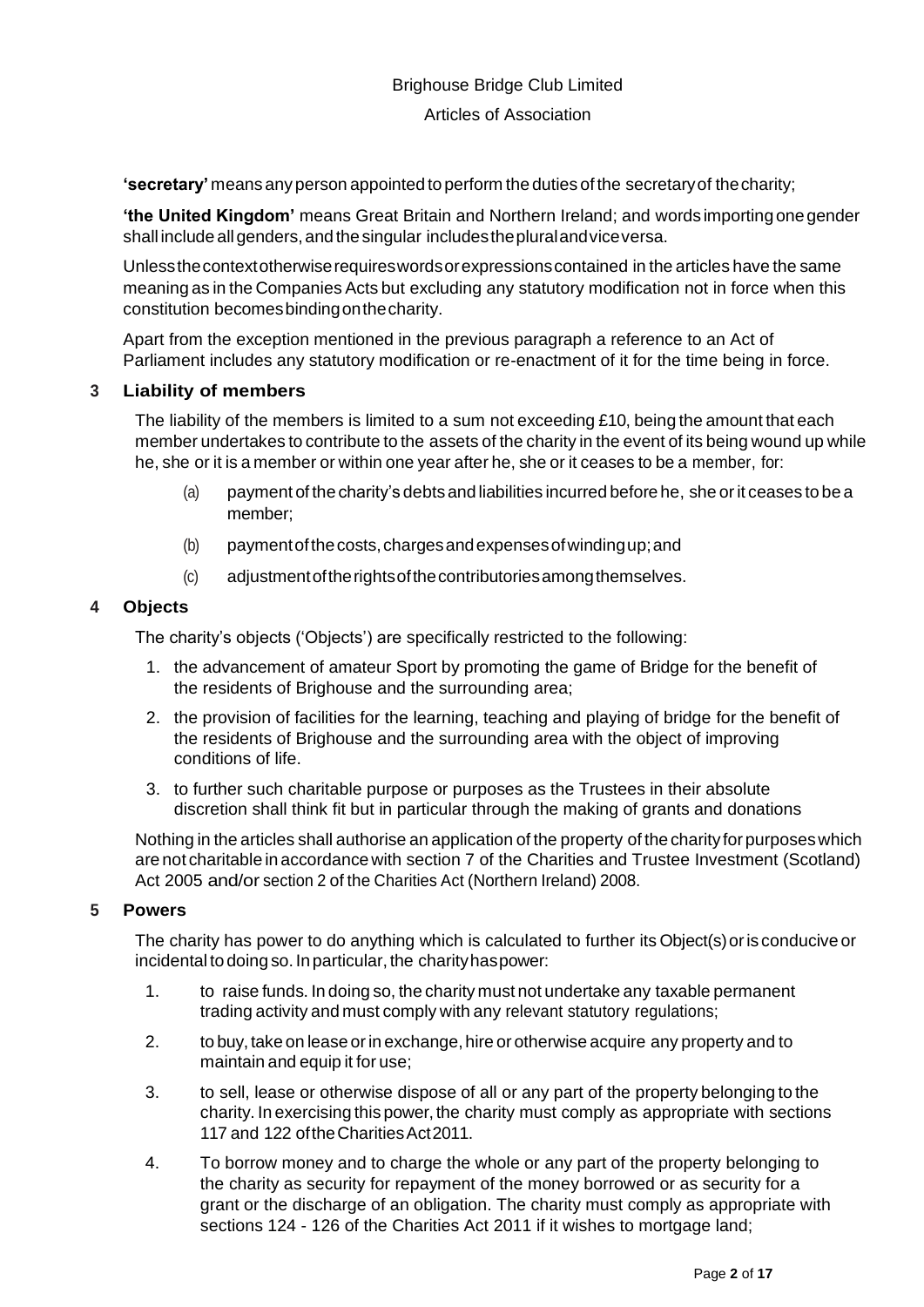#### Articles of Association

- 5. to co-operate with other charities, voluntary bodies and statutory authorities and to exchange information and advice with them;
- 6. to establish or support any charitable trusts, associations or institutions formed for any of the charitable purposes included in the Objects;
- 7. to acquire, merge with or to enter into any partnership or joint venture arrangement with any other charity;
- 8. to set aside income as a reserve against future expenditure but only in accordance with a written policy about reserves;
- 9. to employ and remunerate such staff as are necessary for carrying out the work of the charity. The charity may employ or remunerate a director only to the extent it is permitted to do so by article 7 and provided it complies with the conditions in that article;
- 10. to:
- (a) depositorinvestfunds;
- (b) employ a professional fund-manager; and
- (c) arrange for the investments or other property of the charity to be held in the name of a nominee;

in the same manner and subject to the same conditions as the trustees of a trust are permitted to do by the Trustee Act 2000;

- 11. toprovideindemnityinsuranceforthedirectorsinaccordance with, and subject to the conditions in, section 189 of the Charities Act 2011;
- 12. to pay out of the funds of the charity the costs of forming and registering the charity both asacompanyandasacharity.

## **6 Application of income and property**

- 1. The incomeandpropertyof the charity shallbe applied solely towards thepromotionofthe Objects of the charity.
- 2. A director:
	- (d) is entitled to be reimbursed from the property of the charity or may pay out of such property reasonable expenses properly incurred by him or herwhen acting on behalf of the charity.
	- (e) may benefit from trustee indemnity insurance coverpurchasedatthecharity's expenseinaccordance with, and subject to the conditions in, section 189 of the CharitiesAct 2011.
	- (f) may receive an indemnity from the charity in the circumstances specified in article 57.
	- (g) may not receive any other benefit or payment unless it is authorised by article 7.
- 3. Subject to article 7, none of the income or property of the charity may be paid or transferred directly or indirectly by way of dividend bonus or otherwise by way of profit to any member of the charity. This does not prevent a member who is not also a director receiving:
	- (a) a benefit from the charity in the capacity of a beneficiary of the charity;
	- (b) reasonable and proper remuneration for any goods or services supplied to the charity.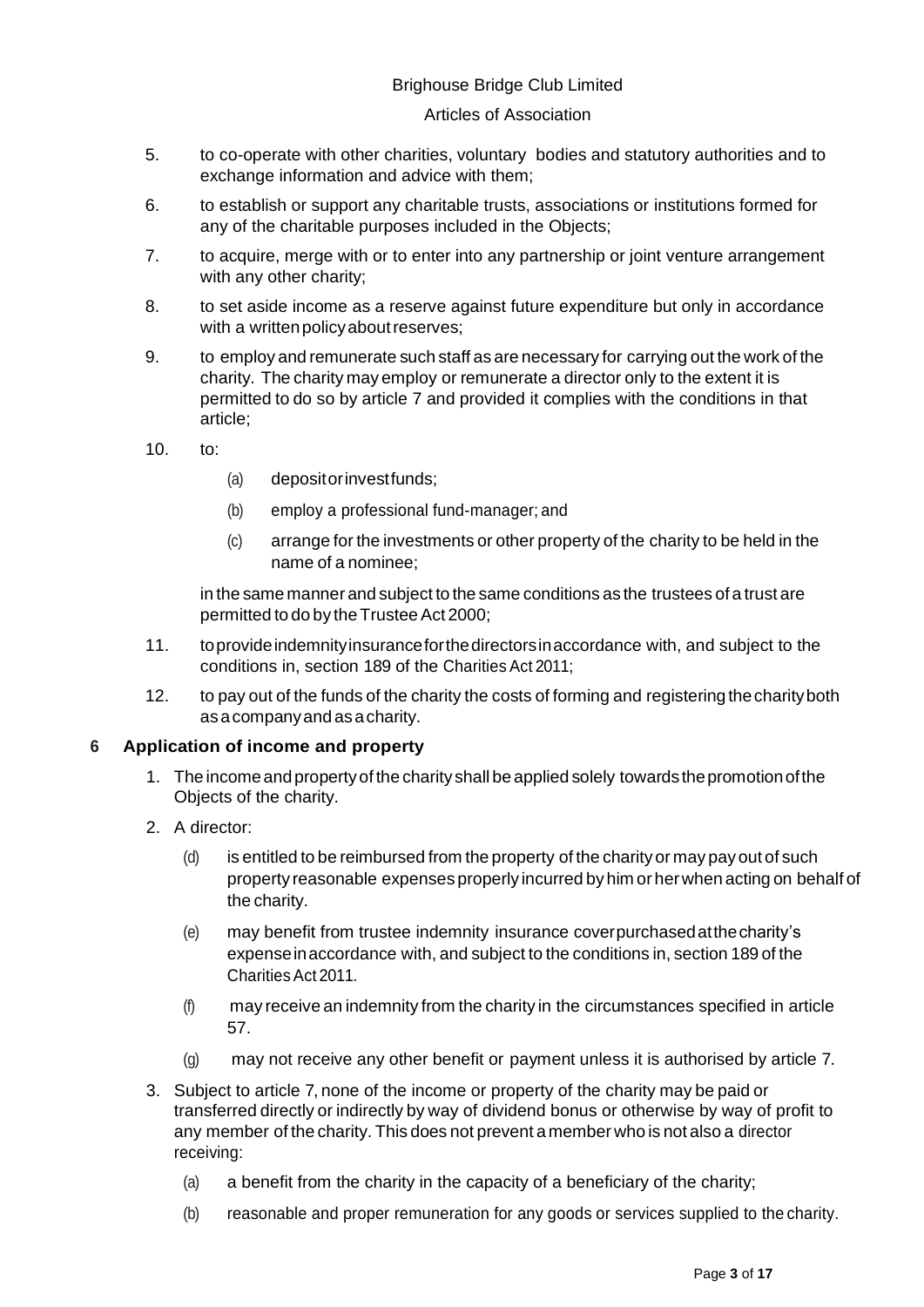## **7 Benefits and payments to charity directors and connected persons**

1. General provisions

No director or connected person may:

- (a) buy any goods or services from the charity on terms preferential tothoseapplicable to members of the public;
- (b) sellgoods, services, orany interest inland to the charity;
- (c) be employed by,orreceive any remuneration from, thecharity;
- (d) receive any other financial benefit from the charity;

unless the payment is permitted by sub-clause (2)of this article, orauthorisedbythecourtorthe CharityCommission.

In this article a 'financial benefit' means a benefit, direct or indirect, which is either money or has a monetary value.

- 2. Scope and powers permitting directors' or connected persons' benefits
	- (a) A director or connected person may receive a benefit from the charity as a beneficiary of the charity provided that it is available generally to the beneficiaries of the charity.
	- (b) Adirectororconnectedpersonmayenterintoacontract forthe supply of services, or of goods that are supplied in connection with the provision of services, to the charity where that is permitted in accordance with, and subject to the conditions in, sections 185 and 186 of the Charities Act 2011.
	- (c) Subject to sub-clause (3) of this article a director or connected person may provide the charity with goods thatare not supplied inconnectionwith services provided to the charitybythe director or connected person.
	- (d) Adirector or connected person may receive interest on money lent to the charity at a reasonable and proper rate which must be not more than the Bank of England bank rate (also known as the base rate).
	- (e) A director or connected person may receive rent for premises let by the director or connected person to the charity. The amount of the rent and the other terms of the lease must be reasonable and proper. The director concerned must withdraw from any meeting at which such a proposal orthe rentor otherterms of the lease are under discussion.
	- (f) A director or connected person may take part in the normaltradingandfundraising activitiesofthecharityon thesametermsasmembersofthepublic.
- 3. Payment for supply of goods only controls

The charity and its directors may only rely upon the authority provided by sub-clause (2)(c) of this article if each of the following conditions is satisfied:

- (a) The amount or maximum amount of the payment for the goods is set out in an agreement in writing between the charity or its directors (as the case may be) and the directororconnectedpersonsupplyingthegoods('the supplier') under which the supplier is to supply the goods in question to or on behalf of the charity.
- (b) The amount or maximum amount of the payment for the goods does not exceed what is reasonable in the circumstancesforthesupplyofthegoodsinquestion.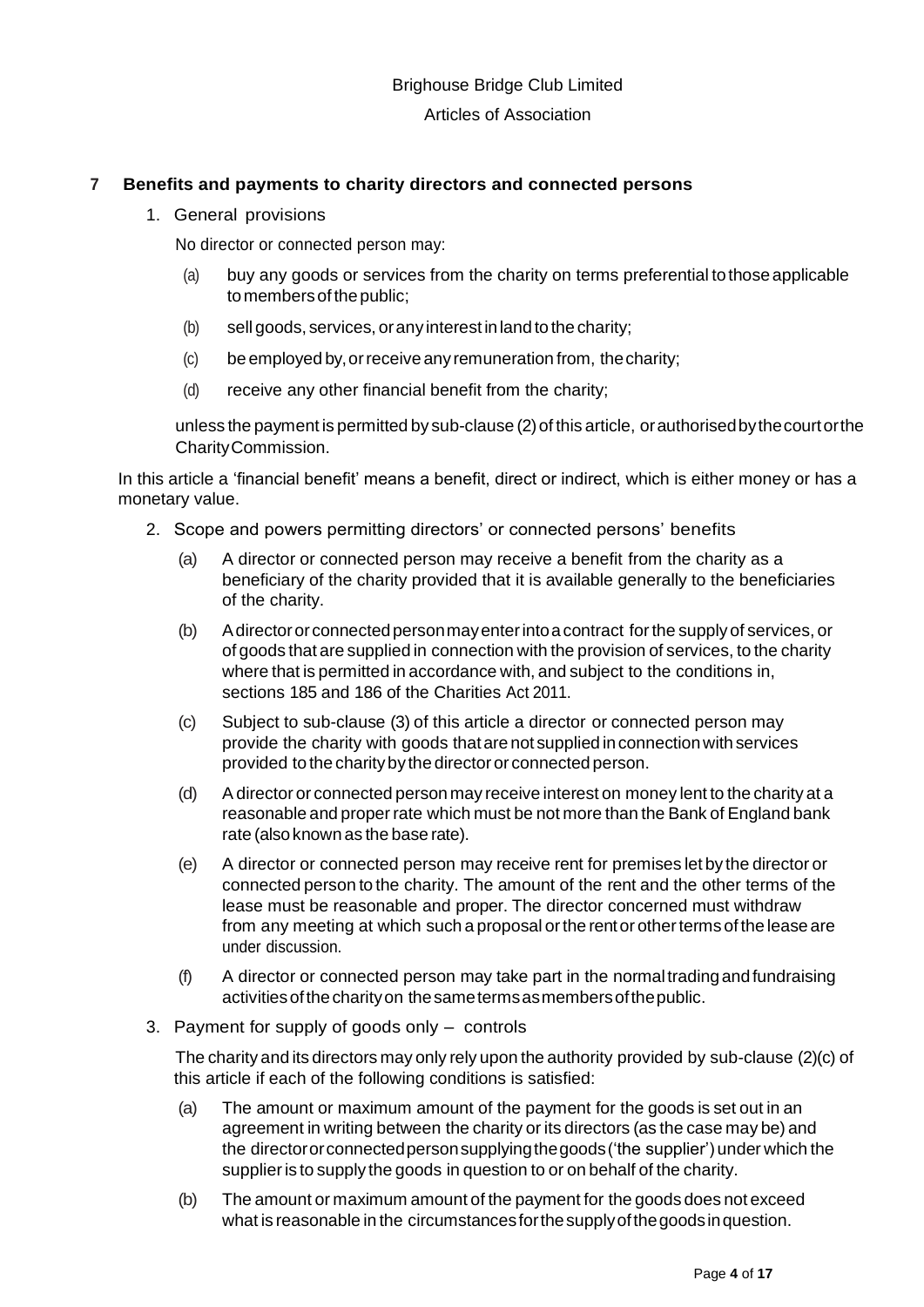#### Articles of Association

- (c) The other directors are satisfied that it is in the best interests of the charity to contract with the supplier rather than with someone who is not a director or connected person. In reaching that decision the directors must balance the advantage of contracting with a director or connected person against the disadvantages of doing so.
- (d) The supplier is absent from the part of any meeting at which there is discussion of the proposal to enter into a contract or arrangement with him or her or it with regard to the supply of goods to the charity.
- (e) The supplier does not vote on any such matter and is not to be counted when calculating whether a quorum of directors is present at the meeting.
- (f) The reason for their decision is recorded by the directors in the minute book.
- (g) A majority of the directors then in office are not in receipt of remuneration or payments authorised by article 7.
- 4. In sub-clauses (2) and (3) of this article:
	- (a) 'charity' includes any company in which the charity:
		- (i) holds more than 50% of the shares; or
		- (ii) controls more than 50% of the voting rights attached to the shares; or
		- (iii) has the right to appoint one or more directors to the boardofthecompany.
	- (b) 'connected person' includes any person within the definition in article 61 'Interpretation'.

## **8 Declaration of directors' interests**

A director must declare the nature and extent of any interest, direct or indirect, which he or she has in a proposed transaction or arrangement with the charity or in any transaction or arrangement entered into by the charity which has not previously been declared. A director must absent himself or herself from any discussions of the charity directors in which it is possible that a conflict will arise between his or her duty to act solely in the interests of the charity and any personal interest (including but not limited to any personal financial interest).

## **9 Conflicts of interests and conflicts of loyalties**

- 1. If a conflict of interests arises for a director because of a duty of loyalty owed to another organisation or person and the conflict is not authorised by virtue of any other provision in the articles, the unconflicted directors may authorise such a conflict of interests where the following conditions apply:
	- (a) the conflicted director is absent from the part of the meetingatwhich there is discussion of anyarrangement ortransactionaffectingthatotherorganisationor person;
	- (b) the conflicted director does not vote on any such matter and is not to be counted when considering whether a quorum of directors is present at the meeting; and
	- (c) the unconflicted directors consider it is in the interests of the charity to authorise the conflict of interests in the circumstances applying.
- 1. In this article a conflict of interests arising because of a duty of loyalty owed to another organisation or person only refers to such a conflict which does not involve a direct or indirect benefit of any nature to a director or to a connected person.

## **10 Members**

1. The subscribers to the memorandum are the first members of the charity.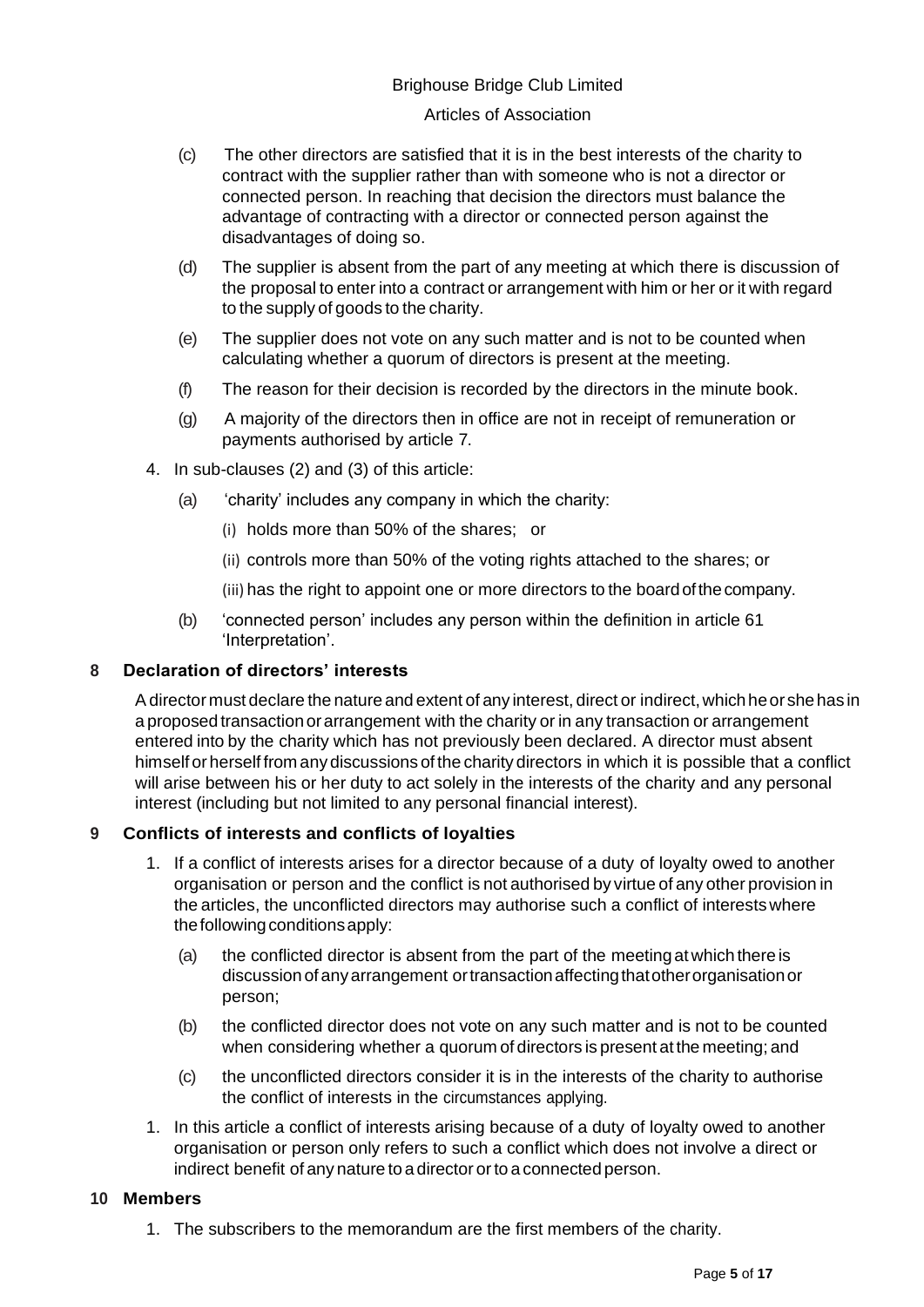- 2. Membershipisopentootherindividualsororganisationswho:
	- (a) apply to the charity in the form required by the directors; and
	- (b) are approved by the directors
- 3. The directors:
	- (a) may only refuse an application for membership if,acting reasonably , they consider it to be in the best interests of the charity to refuse the application.
	- (b) must inform the applicant in writing of the reasons for the refusal within twenty-one days of the decision.
	- $(c)$  must consider any written representations the applicant may make about the decision.Thedirectors' decision following any written representations must be notified to the applicant in writing but shall be final.
- 4. Membership is not transferable.
- 5. The directors must keep a register of names and addresses of the members.

## **11 Classes of membership**

- 1. The directors may establish classes of membership with differentrights and obligations and shall record the rights and obligations in the register of members.
- 2. The directors may not directly or indirectly alter the rights or obligations attached to a class ofmembership.
- 3. The rights attached to a class of membership may only be varied if:
	- (a) three-quartersofthemembersofthat classconsentin writing to the variation;or
	- (b) a specialresolutionispassedataseparategeneralmeeting of the members of that class agreeing to the variation.
- 4. Theprovisionsinthearticlesaboutgeneralmeetings shallapply to any meeting relating to the variation of the rights of any class of members.

## **12 Termination of membership**

Membership is terminated if:

- 1. the member dies or, if it is an organisation, ceases to exist;
- 2. the member resigns by written notice to the charity unless, after the resignation, there would be less than two members;
- 3. any sum due from the member to the charity is not paid in full within six months of it falling due;
- 4. the member is removed from membership by a resolution of the directors that it is in the best interests of the charity that his or her or its membership is terminated.A resolution to remove a member from membership may only be passed if:
	- (a) the member has been given at least twenty-one days' notice in writing of the meeting of the directors at which the resolution will be proposed and the reasons why it is to be proposed;
	- (b) the member or, at the option of the member, the member's representative (who need not be a member of thecharity) hasbeenallowedtomakerepresentations to the meeting.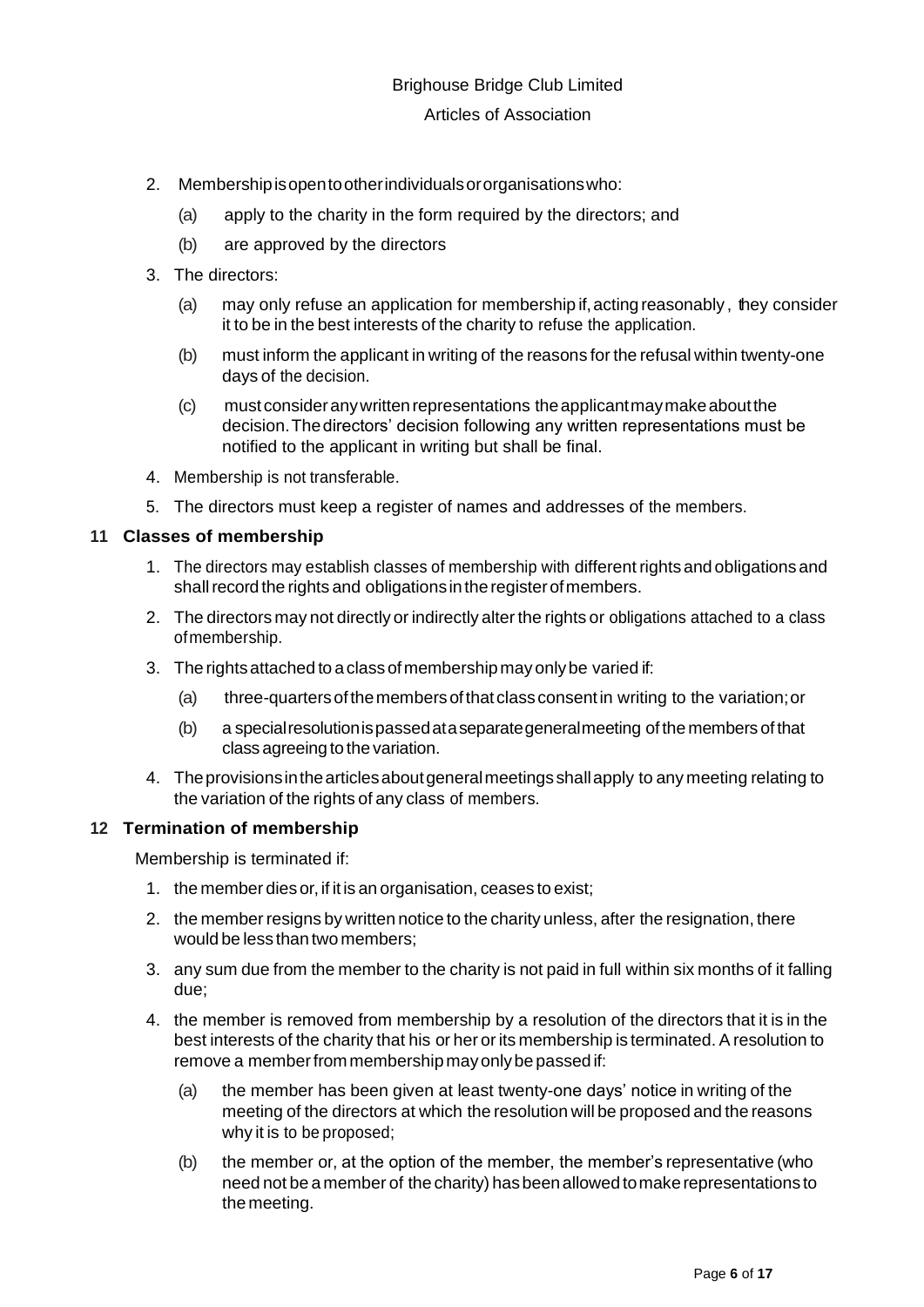#### Articles of Association

## **13 General meetings**

- 1. The charity must hold its first annual general meeting within eighteen months after the date of its incorporation.
- 2. An annual general meeting must be held in each subsequent year and not more than fifteen months may elapse between successive annual general meetings.

## **14 The directors may call a general meeting at any time.**

## **15 Notice of general meetings**

- 1. The minimum periods of notice required to hold a general meeting of the charity are:
	- (a) twenty-one cleardays foran annual generalmeeting or a general meeting called for the passing of a special resolution;
	- (b) fourteen clear days for all other general meetings.
- 2. A general meeting may be called by shorter notice if it is so agreed by a majority in number of members having a right to attend and vote at the meeting, being a majority who together hold not less than 90 percent of the total voting rights.
- 3. The notice must specify the date time and place of the meeting and the general nature of the business to be transacted. If the meeting is to be an annual general meeting, the notice must say so. The notice must also contain a statement setting out the right of members to appoint a proxy under section 324 of the Companies Act 2006 and article 22.
- 4. The notice must be given to all the members and to the directors and auditors.

## **16 Validity of proceedings at a general meeting**

Theproceedingsat ameetingshallnotbe invalidatedbecauseaperson who was entitled to receive notice of the meeting did not receive it because of an accidental omission by the charity.

## **17 Proceedings at general meetings**

- 1. No business shall be transacted at any general meeting unless a quorum is present.
- 2. A quorumis:
	- (a) twenty members present in person or by proxy and entitled to voteuponthe business to be conductedatthemeeting;or
	- (b) one tenth of the total membership at the time whicheveris thegreater.
- 3. The authorised representative of a member organisation shall be counted in the quorum.

## **18 Quorums at general meetings**

- 1. If:
	- (a) a quorum is not present within half an hour from the time appointed for the meeting; or
	- (b) duringameetingaquorum ceases tobepresent;

the meeting shall be adjourned to such time and place as the directors shall determine.

- 2. The directors must reconvene the meeting and must give at least sevencleardays' notice of the reconvened meeting stating the date, time and place of the meeting.
- 3. If no quorum is present at the reconvened meeting within fifteen minutes of the time specified for the start of the meeting the members present in person or by proxy at that time shall constitute the quorum for that meeting.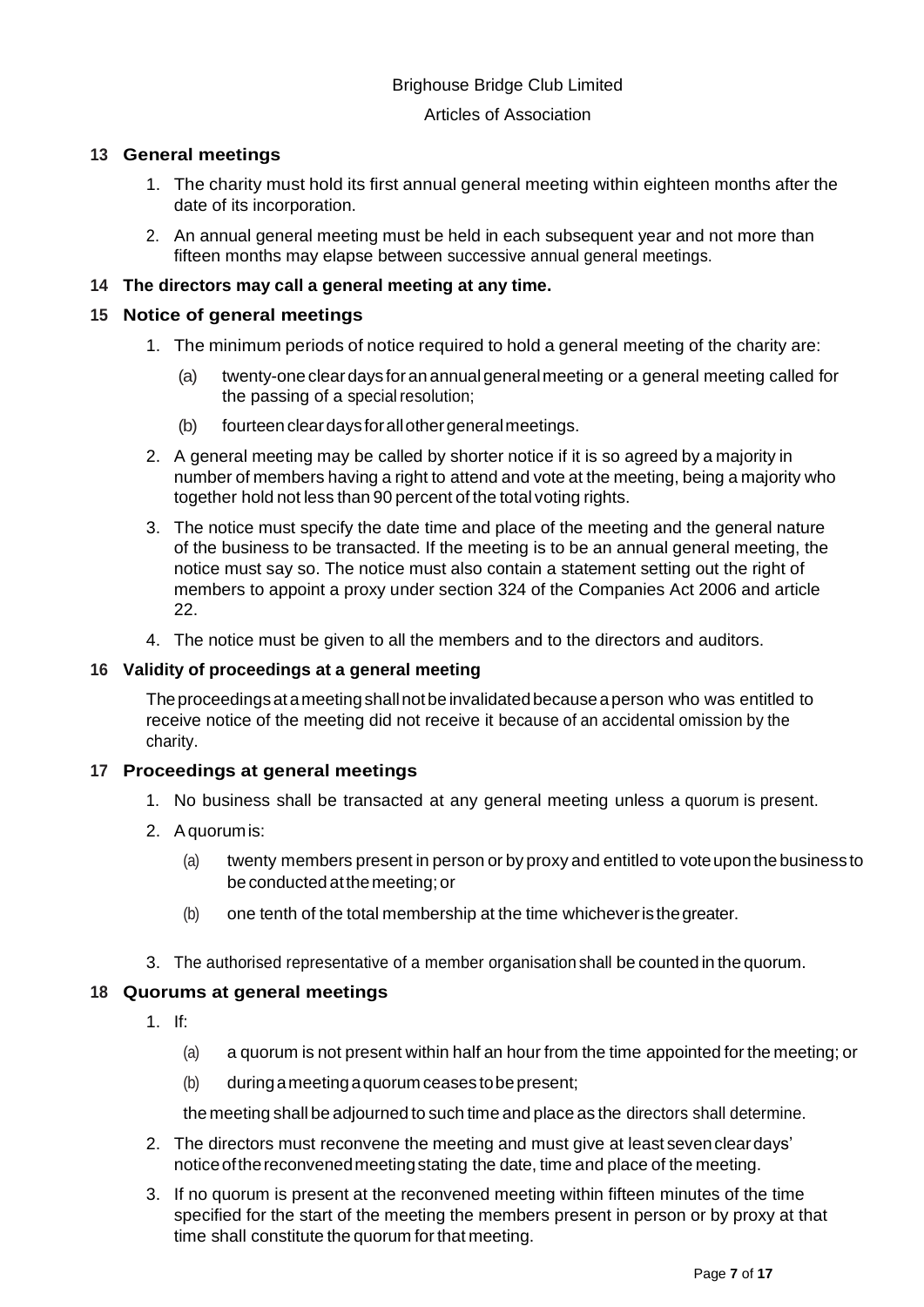#### **19 Chairperson**

- 1. Generalmeetingsshallbechairedbythepersonwhohasbeen appointedtochairmeetings ofthedirectors.
- 2. If there is no such person or he or she is not present within fifteen minutes of the time appointed for the meeting a director nominated bythedirectors shall chairthemeeting.
- 3. If there is only one director present and willing to act, he or she shallchairthemeeting.
- 4. If no director is present and willing to chair the meeting within fifteen minutes after the time appointed for holding it, the members present in person or by proxy and entitled to vote must choose one of their number to chair the meeting.

#### **20 Adjournment of a general meeting**

- 1. The members present in person or by proxy at a meeting may resolve by ordinary resolution that themeeting shall be adjourned.
- 2. The person who is chairing the meeting must decide the date, time and place atwhich the meeting is to be reconvened unless those details are specified in the resolution.
- 3. No business shall be conducted at a reconvened meeting unless it could properly have been conducted at the meeting had the adjournment not taken place.
- 4. If a meeting is adjourned by a resolution of the members for more than seven days, at least seven clear days' notice shall be given of the reconvened meeting stating the date, time and place of themeeting.

#### **21 Votes and polls at meetings**

- 1. Any vote at a meeting shall be decided by a show of hands unless before, or on the declaration of the result of, the show of handsapollisdemanded:
	- (a) by the person chairing the meeting; or
	- (b) by at least two members present in person or by proxy and having the right to vote at the meeting; or
	- (c) by a member or members present in person or by proxy representing not less than one-tenth of the total voting rights of all the members having the right to vote at the meeting.
- 2. The declaration by the person who is chairing the meeting of the result of a vote must be conclusive unless a poll is demanded.

The result of the vote must be recorded in the minutes of the charity but the number or proportion of votes cast need not be recorded.

3. A demand for a poll may be withdrawn, before the poll is taken, but only with the consent of the person who is chairing the meeting.

If the demand for a poll is withdrawn the demand does not invalidate the result of a show of hands declared before the demand was made.

4. A poll must be taken as the person who is chairing the meeting directs, who may appoint scrutineers (who need not be members) and who may fix a time and place for declaring the results of the poll.

The result of the poll is deemed to be the resolution of the meeting at which the poll is demanded.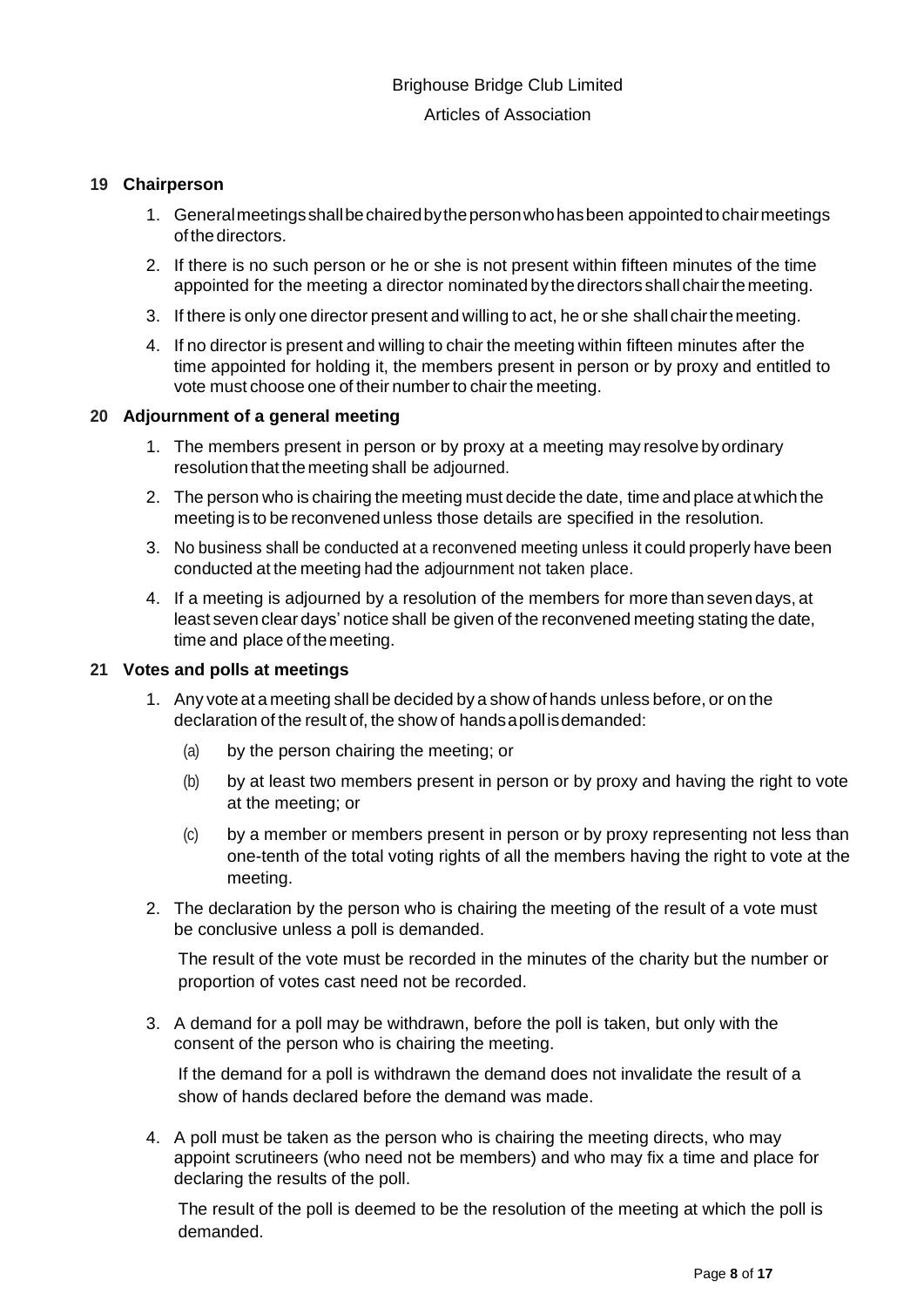#### Articles of Association

- 5. Demanded polls
	- (a) A poll demanded on the election of a person to chair a meeting or on a question of adjournment must be taken immediately.
	- (b) A poll demanded on any other question must be taken either immediately or at such time and place as the person who is chairing the meeting directs.
	- (c) The poll must be taken within thirty days after it has been demanded.
	- (d) If the poll is not taken immediately at least seven clear days' notice must be given specifying the time and place at which the poll is to be taken.
	- (e) If a poll is demanded the meeting may continue to deal with any other business that may be conducted at the meeting.

## **22 Content of proxy notices**

- 1. Proxies may only validly be appointed by a notice in writing (a 'proxy notice') which-
	- (a) states the name and address of the member appointing the proxy;
	- (b) identifies the person appointed to be that member's proxy and the general meeting in relation to which that person is appointed;
	- (c) is signed by or on behalf of the member appointing the proxy,orisauthenticated in suchmannerasthedirectors maydetermine;and
	- (d) is delivered to the charity in accordance with the articles and any instructions contained in the notice of the general meeting to which they relate.
- 2. The charitymay require proxynotices to be deliveredin a particular form, and may specify different forms for different purposes.
- 3. Proxynoticesmay specifyhowtheproxyappointedunderthem is to vote (or that the proxy is to abstain from voting) on one or more resolutions.
- 4. Unlessaproxynoticeindicatesotherwise,itmustbetreatedas-
	- (a) allowing the person appointed under it as a proxy discretion as to how to voteon any ancillary or procedural resolutions put to the meeting; and
	- (b) appointing that person as a proxy in relation to any adjournment of the general meeting to which it relates as well as the meeting itself.

## **22ADelivery of proxy notices**

- 1. A person who is entitled to attend, speak or vote (either on a show of hands or on a poll) at a general meeting remains so entitled in respect of that meeting or any adjournment of it, even though a valid proxy notice has been delivered to the charity by or on behalf of that person.
- 2. An appointment under a proxy notice may be revoked by delivering to the charity a notice in writing given by or on behalf of the person by whom or on whose behalf the proxy notice was given.
- 3. A notice revoking a proxy appointment only takes effect if it is delivered before the start of the meeting or adjourned meeting to which itrelates.
- 4. If a proxy notice is not executed by the person appointing the proxy, it must be accompanied by written evidence of the authority of the person who executed it to execute it on the appointor's behalf.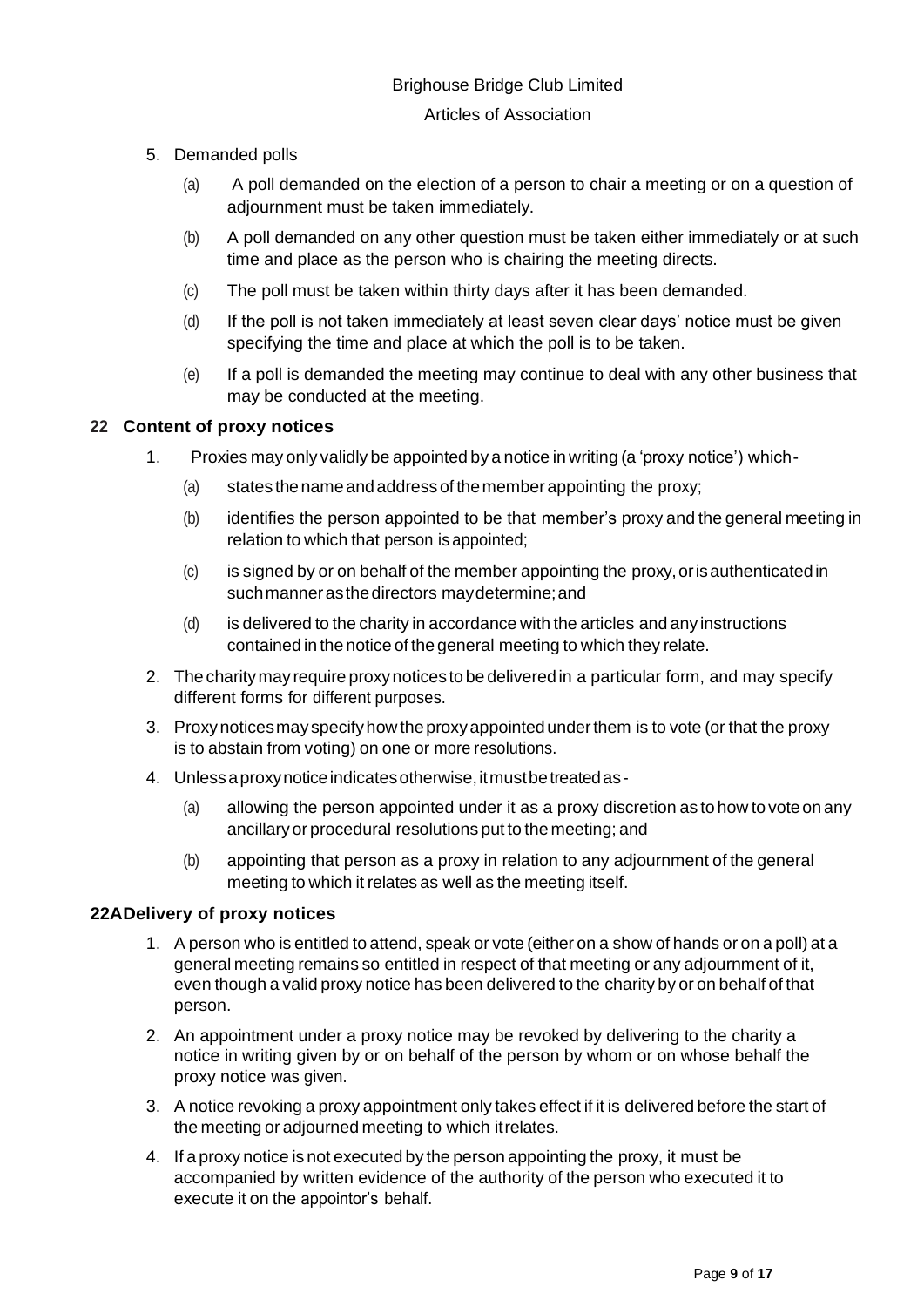#### **23 Written resolutions**

- 1. A resolution in writing agreed by a simple majority (or in the case of a special resolution by a majority of not less than 75%) of the members who would have been entitled to vote upon it had it been proposed at a general meeting shall be effective provided that:
	- (a) a copyof the proposed resolution hasbeen sentto every eligiblemember;
	- (b) a simple majority (orin the case of a special resolution a majority of not less than 75%) of members has signified its agreement to the resolution; and
	- (c) it is contained in an authenticated document which has been received at the registered office within the period of 28 days beginningwith the circulation date.
- 2. Aresolutioninwritingmay comprise several copies towhich one or more members have signified their agreement.
- 3. In the case of a memberthat is an organisation, its authorised representative may signify its agreement.

#### **24 Members shall have one vote only**

Subject to article 11, every member, whether an individual or an organisation shall have one vote.

## **25 Objections to the qualification of a voter**

Any objection to the qualification of any voter must be raised at the meeting at which the vote is tendered and the decision of the person who is chairing the meeting shall be final.

#### **26 Votes on behalf of members which are organisations**

- 1. Any organisation that is a member of the charity may nominate any person to act as its representative at anymeeting of the charity.
- 2. The organisation must give written notice to the charity of the name of its representative. The representative shall not be entitled to represent the organisation at any meeting unless the notice has been received by the charity. The representative may continue to represent the organisation until written notice to the contraryisreceivedbythe charity.
- 3. Any notice given to the charity will be conclusive evidence that the representative is entitled to represent the organisation or that his or her authority has been revoked. The charity shall not be required to consider whether the representative has been properly appointed by the organisation.

#### **27 Directors - qualification**

- 1. A director must be a natural person aged 16 years or older.
- 2. No one may be appointed a director if he or she would be disqualified from acting under the provisions of article 39.

#### **28 Directors – minimum number**

The minimum number of directors shall be three but (unless otherwise determinedby ordinaryresolution)shallnotbesubject to anymaximum.

### **29 First directors**

The first directors shall be those persons notified to Companies House as the first directors of the charity.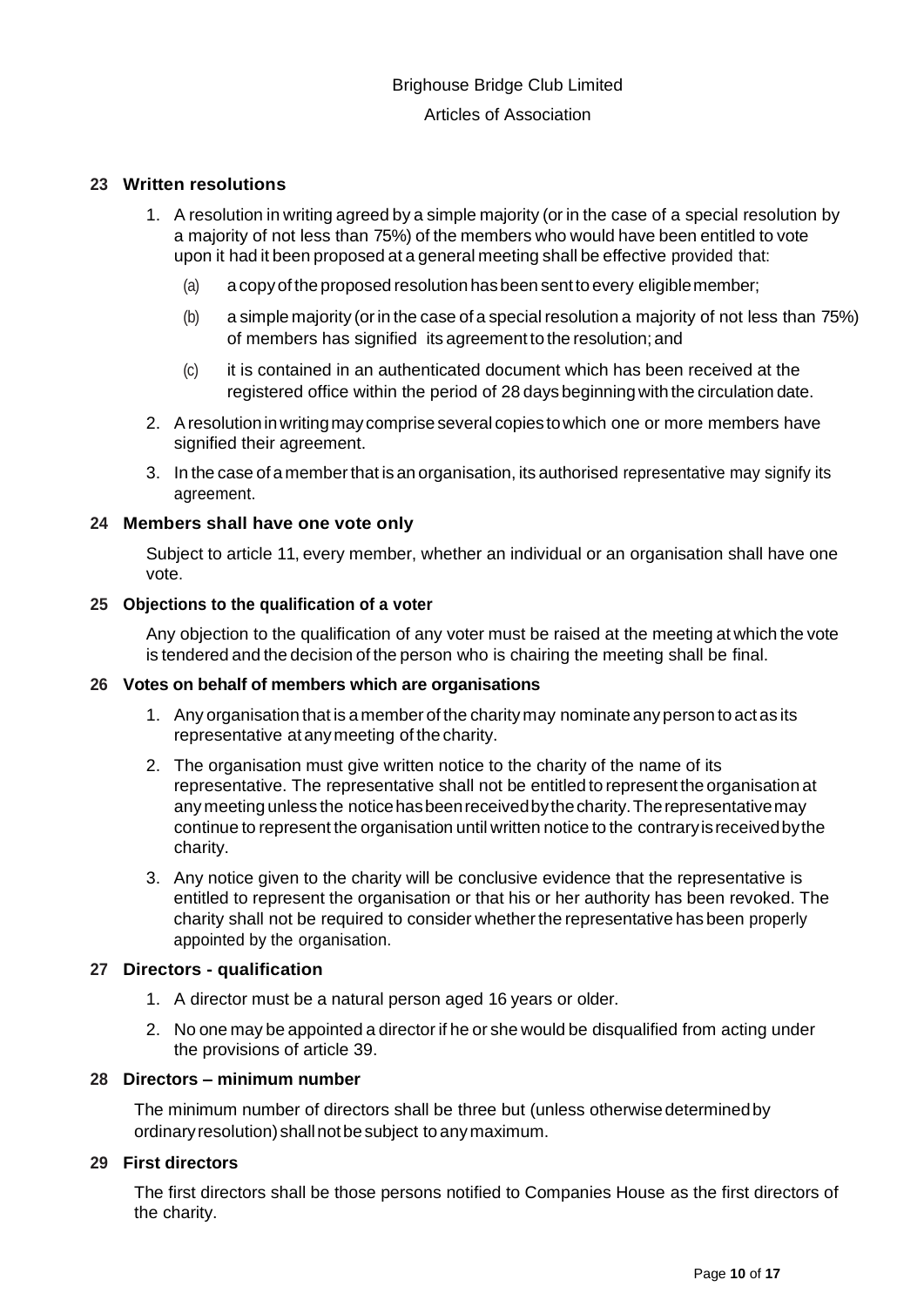#### Articles of Association

## **30 Alternate directors not permitted**

A director may not appoint an alternate director or anyone to act on his or her behalf at meetings of the directors.

## **31 Powers of directors**

- 1. The directors shall manage the business of the charity and may exercise all the powers of the charity unless they are subject to anyrestrictionsimposedbytheCompaniesActs,the articlesor any specialresolution.
- 2. No alteration of the articles or any special resolution shall have retrospective effect to invalidate any prior act of the directors.
- 3. Any meeting of directors at which a quorum is present at the time the relevant decision is made mayexercise all the powers exercisable by thedirectors.

#### **32 Retirement of directors**

- 1. At the first annual general meeting all the directors must retire from office unless by the close of the meeting the members have failed to elect sufficient directors to hold a quorate meeting of the directors. At each subsequentannualgeneralmeetingone-thirdof thedirectorsor,if their number is not three or a multiple of three, the number nearest to one-third, must retire from office. If there is only one director he or she must retire.
- 2. The directors to retire byrotation shallbe thosewho have been longest in office since their last appointment. If any directors became or were appointed directors on the same day those to retireshall(unlesstheyotherwiseagreeamongthemselves)be determined by lot.

#### **33 Retirement of directors – effective time**

1. If a director is required to retire at an annual general meeting by a provision of the articles the retirement shall take effect upon the conclusion of the meeting.

#### **34 Appointment of directors**

The charity may by ordinary resolution:

- 1. appoint a person who is willing to act to be a director; and
- 2. determine the rotation in which any additional directors are to retire.

## **35 No person other than a director retiring by rotation may be appointed a director at any general meeting unless:**

- 1. he or she is recommendedforre-election bythe directors; or
- 2. not less than fourteen nor more than thirty-five clear days before the date of the meeting, the charity is given a notice that:
	- (a) is signed by a member entitled to vote at the meeting;
	- (b) states themember's intention topropose the appointmentofapersonasadirector;
	- (c) contains the details that, if the person were to be appointed, the charity would have to file at Companies House; and
	- (d) is signed by the person who is to be proposed to show his orherwillingness to be appointed.

#### **36 Notice relating to appointment and retirement of directors**

All members who are entitled to receive notice of a general meeting must be given not less than seven nor more than twenty-eight clear days' notice of any resolution to be put to the meeting to appoint a director other than a director who is to retire by rotation.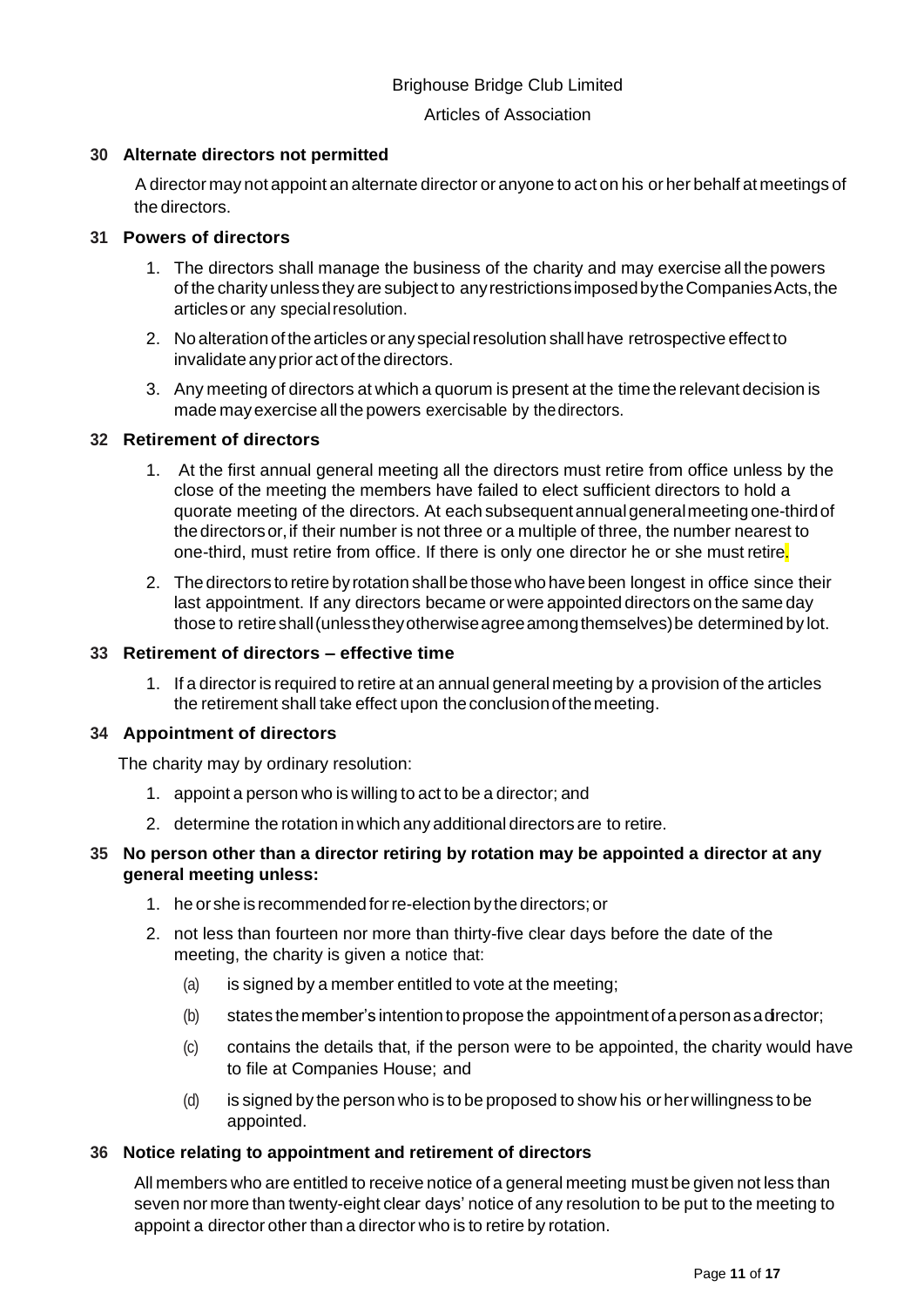#### **37 Directors appointed by the other directors**

- 1. The directors may appoint a person who is willing to act to be a director.
- 2. Adirectorappointed by a resolution of the otherdirectors must retire at the next annual general meeting and must not be taken into account in determining the directors who are to retire by rotation.

#### **38 Maximum allowed number of directors must not be exceeded**

The appointment of a director, whether by the charity in general meeting or by the other directors, must not cause the number of directors to exceed any number fixed as the maximum number of directors.

#### **39 Disqualification and removal of directors**

A director shall cease to hold office if he or she:

- 1. ceases to be a director by virtue of any provision in the Companies Acts or is prohibited bylawfrombeingadirector;
- 2. is disqualified from acting as a trustee by virtue of sections 178 and 179 of the Charities Act 2011 (or any statutory re-enactment or modification of those provisions);
- 3. ceases to be amember of the charity;
- 4. in the written opinion, given to the company, of a registered medical practitioner treating that person, has become physically or mentally incapable of acting as a director and may remain so formore than three months;
- 5. resigns as a director by notice to the charity (but only if at least two directors will remain in office when the notice of resignation is to take effect); or
- 6. is absent without the permission of the directors from all their meetings held within a period of six consecutive months and the directors resolve that his or her office be vacated.

#### **40 Remuneration of directors**

The directors must not be paid any remuneration unless it is authorised by article 7.

#### **41 Proceedings of directors**

- 1. The directors may regulate their proceedings as they think fit, subject to the provisions of the articles.
- 2. Any directormay call a meeting of the directors.
- 3. The secretary (if any) must call a meeting of the directors if requestedtodosobyadirector.
- 4. Questions arising at ameeting shallbe decided byamajority of votes.
- 5. In the case of an equality of votes, the person who is chairing the meeting shall have a second or casting vote.
- 6. Ameetingmaybeheldbysuitableelectronicmeansagreedby the directors in which each participant may communicate with all the other participants.

#### **42 Decisions taken at directors' meetings**

1. No decisionmaybemade byameeting of thedirectors unless a quorum is present at the time the decision is purported to be made. Present' includes being present by suitable electronic means agreed by the directors in which a participant or participants may communicate with all the other participants.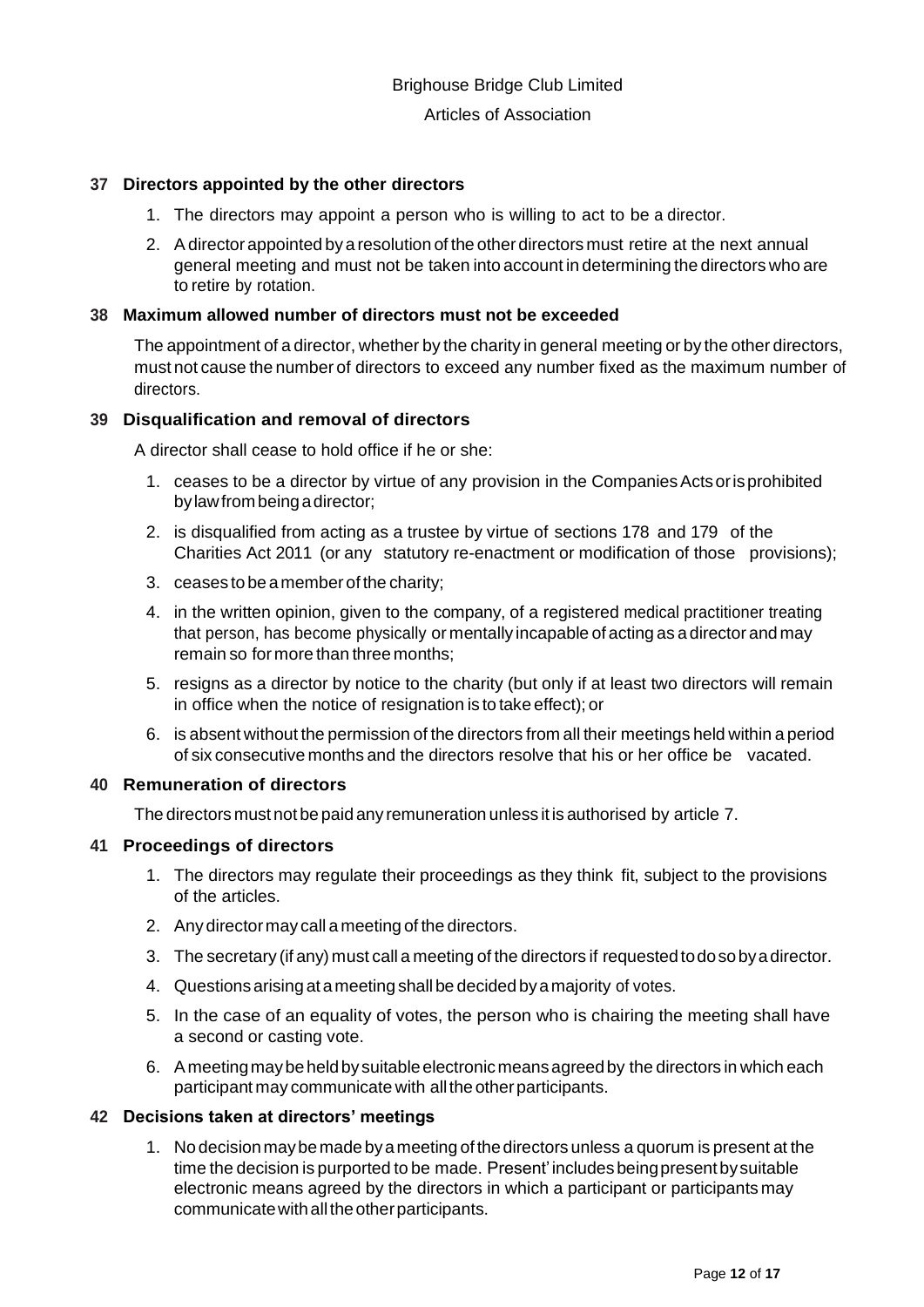#### Articles of Association

- 2. The quorum shall be two or the number nearest to one-third of the total number of directors, whichever is the greater, or such larger number as may be decided from time to time by the directors.
- 3. A director shall not be counted in the quorum present when any decision is made about a matter upon which that director is not entitled to vote.

## **43 Proceedings of directors if no quorum present**

If the number of directors is less than the number fixed as the quorum, the continuing directors or director may act only for the purpose of filling vacancies or of calling a general meeting.

## **44 Chairperson at director's meetings**

- 1. The directors shall appoint a director to chair their meetings and may at any time revoke such appointment.
- 2. If no-one has been appointed to chairmeetings of the directors or if the person appointed is unwilling to preside or is not present within ten minutes after the time appointed for the meeting, the directors present may appoint one of their number to chair that meeting.
- 3. Thepersonappointedtochairmeetingsofthedirectors shall have no functions or powers except those conferred by the articles or delegated to him or her by the directors.

## **45 Directors' written resolution**

- 1. A resolution in writing or in electronic form agreed by all of the directors entitled to receive notice of a meeting of the directors and tovoteupon the resolutionshallbeas valid and effectual as if it hadbeen passed at ameetingofthe directors duly convened and held.
- 2. Theresolutioninwritingmaycompriseseveraldocuments containing the text of the resolution in like form to each of which one or more directors has signified their agreement.

## **46 Delegation**

- 1. Thedirectorsmaydelegateanyof theirpowersorfunctions to a committee of two or more directors but the terms of any delegation must be recorded in the minute book.
- 2. The directors may impose conditions when delegating, including theconditionsthat:
	- (a) the relevant powers are to be exercised exclusively by the committee to whom they delegate:
	- (b) no expenditure may be incurred on behalf of the charity except in accordance with a budget previously agreed with the directors.
- 3. Thedirectorsmayrevokeoralteradelegation.
- 4. All acts and proceedings of any committees must be fully and promptlyreportedtothe directors.

## **47 Validity of directors' decisions**

- 1. Subject to article 47(2), all acts done by a meeting of directors, or of a committee of directors, shall be valid notwithstanding the participation in any vote of a director:
	- (a) who was disqualified from holding office;
	- (b) who had previously retired or who had been obliged by the constitution to vacate office;
	- (c) who was not entitled to vote on the matter, whether by reason of a conflict of interests or otherwise;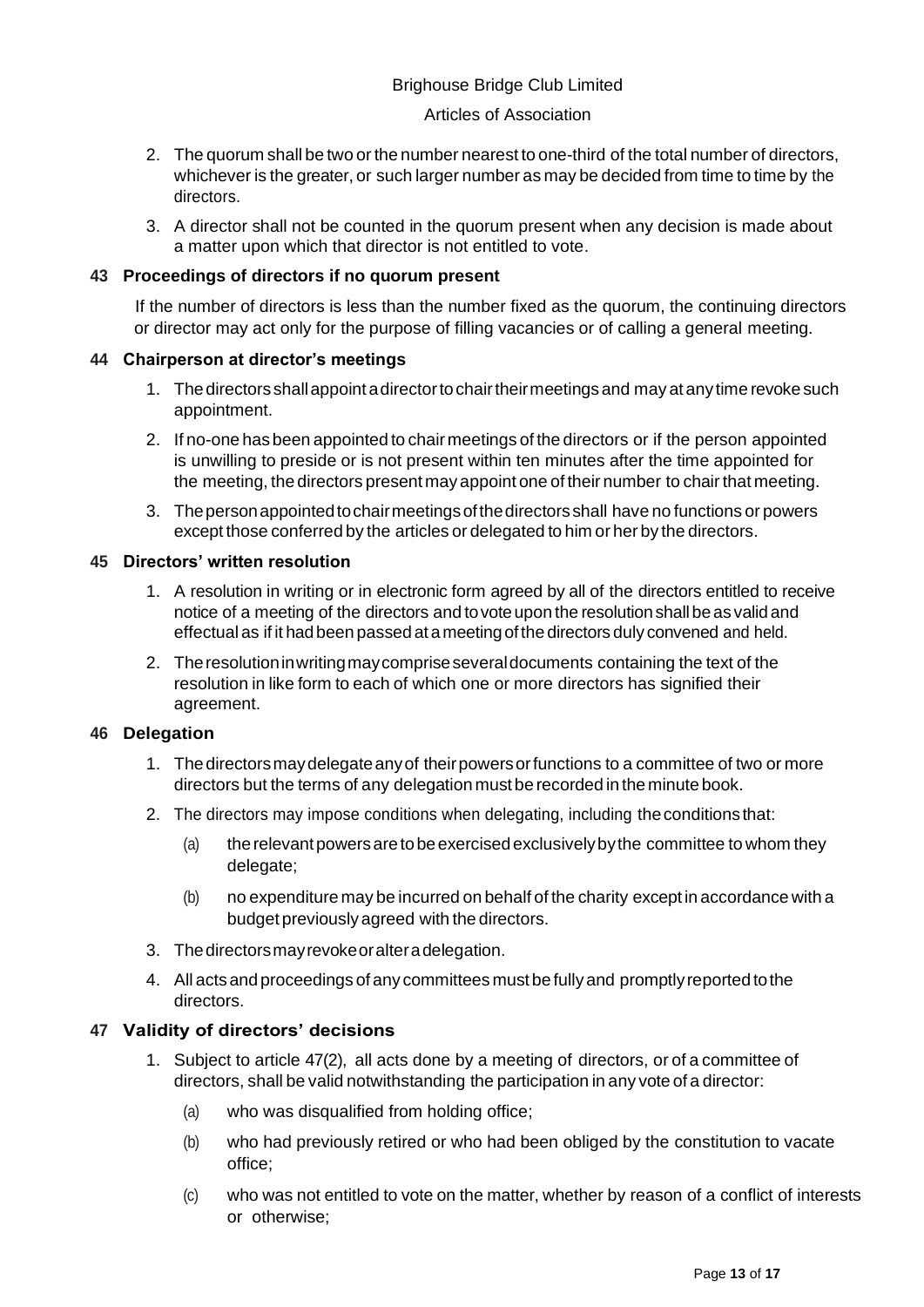if without:

- (a) the vote of that director; and
- (b) that director being counted in the quorum;

the decision has been made by a majority of the directors at a quorate meeting.

2. Article 47(1) does not permit a director or a connected person to keep any benefit that may be conferred upon him or her by a resolution of the directors or of a committee of directors if, but for article 47(1), the resolution would have been void, or if the director has not complied with article 8.

#### **48 Seal**

If the charity has a seal it must only be used by the authority of the directors or of a committee of directors authorised by the directors. The directors may determine who shall sign any instrument to which the seal is affixed and unless otherwise so determined it shall be signed by a director and by the secretary (if any) or by a second director.

#### **49 Minutes**

The directors must keep minutes of all:

- 1. appointments of officers made by the directors;
- 2. proceedingsatmeetingsofthecharity;
- 3. meetingsofthedirectorsandcommitteesofdirectorsincluding:
	- (a) the names of the directors present at the meeting;
	- (b) thedecisionsmadeatthemeetings; and
	- (c) where appropriate the reasons for thedecisions.

#### **50 Accounts**

- 1. The directors must prepare for each financial year accounts as required by the Companies Acts. The accounts must be prepared to show a true and fair view and follow accounting standards issued or adopted by the Accounting Standards Board or its successors and adhere to the recommendations of applicable Statements of Recommended Practice.
- 2. The directors must keep accounting records as required by the Companies Act.

## **51 Annual Report and Return and Register of Charities**

- 1. The directors must comply with the requirements of the Charities Act 2011 with regard to the:
	- (e) transmissionofa copyofthe statementsofaccountto the Commission;
	- (f) preparation of an Annual Report and the transmission of a copy of it to the Commission;
	- (g) preparation of an Annual Return and its transmission to the Commission.
- 2. ThedirectorsmustnotifytheCommissionpromptlyof any changes to the charity's entry on the Central Register ofCharities.

## **52 Means of communication to be used**

1. Subject to the articles, anything sent or supplied by or to the charity under the articles may be sent or supplied in any way inwhichtheCompaniesAct2006providesfor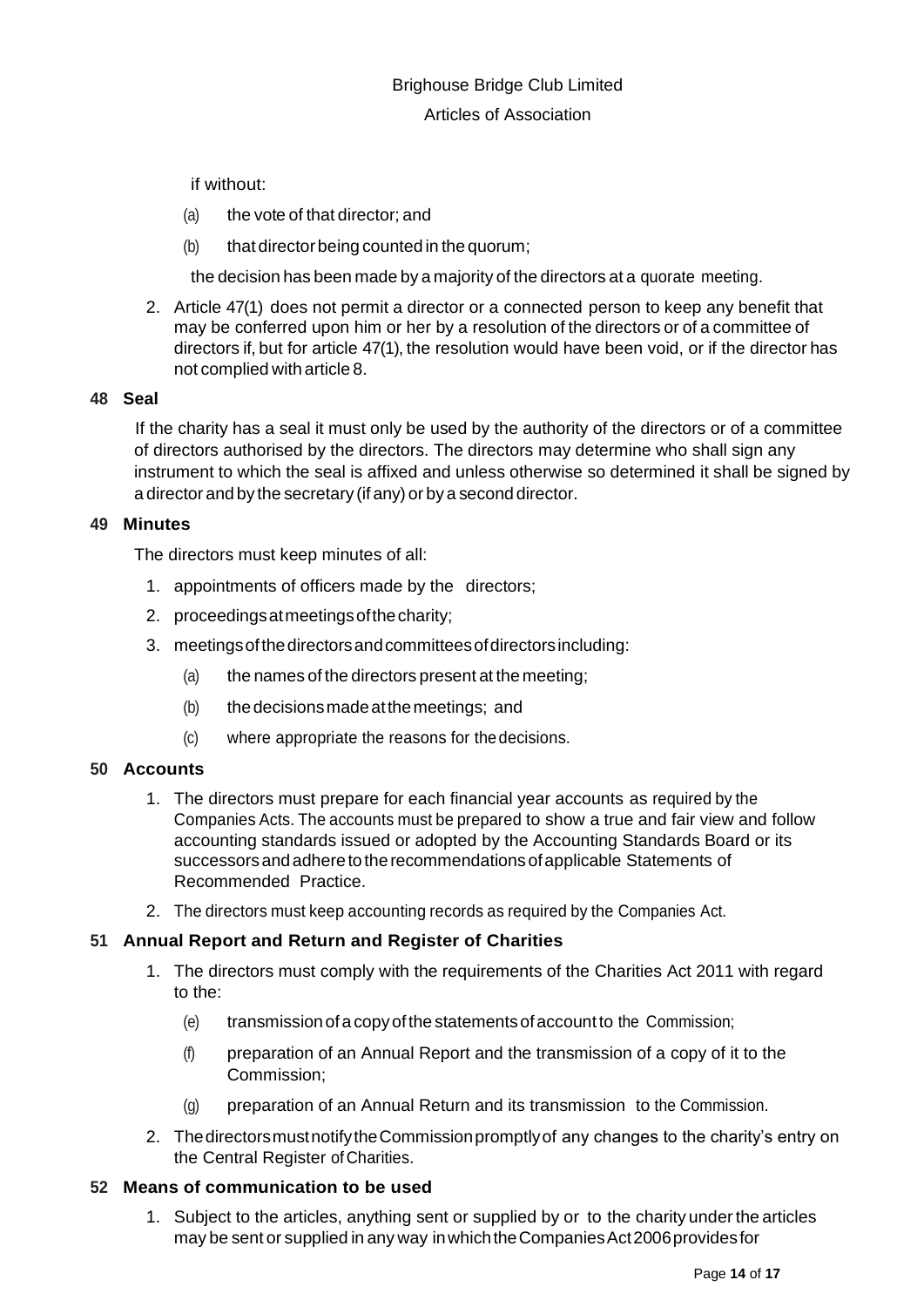### Articles of Association

documents or information which are authorised or required by any provision of that Act to be sent or supplied by or to the charity.

2. Subject to the articles, any notice or document to be sent or supplied to a directorin connection with the taking of decisions by directors may also be sent or supplied by the means by which that director has asked to be sent or supplied with such notices or documents forthe time being.

## **53 Any notice to be given to or by any person pursuant to the articles:**

- 1. must be in writing;or
- 2. must be given in electronic form.

## **54 Means of communication to members**

- 1. The charity may give any notice to a member either:
	- (a) personally; or
	- (b) bysending it bypost ina prepaid envelope addressed to the member at his or her address; or
	- (c) by leaving it at the address of the member; or
	- (d) by giving it in electronic form to the member's address.
	- (e) by placing the notice on a website and providing the person with a notification in writing or in electronic form of the presence of the notice on the website. The notification must state that it concerns a notice of a companymeetingandmust specify the place date and time of the meeting.
- 2. A member who does notregister an address with the charity or who registers only a postal address that is not within the United Kingdom shall not be entitled to receive any notice from the charity.
- **55** A member present in person at any meeting of the charity shall be deemed to have received notice of the meeting and of the purposes for which it was called.

## **56 Proof of receipt of communications**

- 1. Proof that an envelope containing a notice was properly addressed, prepaid and posted shall be conclusive evidence that the notice was given.
- 2. Proof that an electronic form of notice was given shall be conclusive where the company can demonstrate that it was properly addressed and sent, in accordance with section 1147 of the Companies Act 2006.
- 3. In accordance with section 1147 of the Companies Act 2006 notice shall be deemed to be given:
	- (a) 48 hours after the envelope containing it was posted; or
	- (b) in the case of an electronic form of communication, 48 hours after it was sent.

## **57 Indemnity of directors**

- 1. The charity may indemnify a relevant director against any liability incurred in that capacity, to the extent permitted by sections232 to 234 oftheCompaniesAct2006.
- 2. In this article a 'relevant director' means any director or former director of the charity.**]**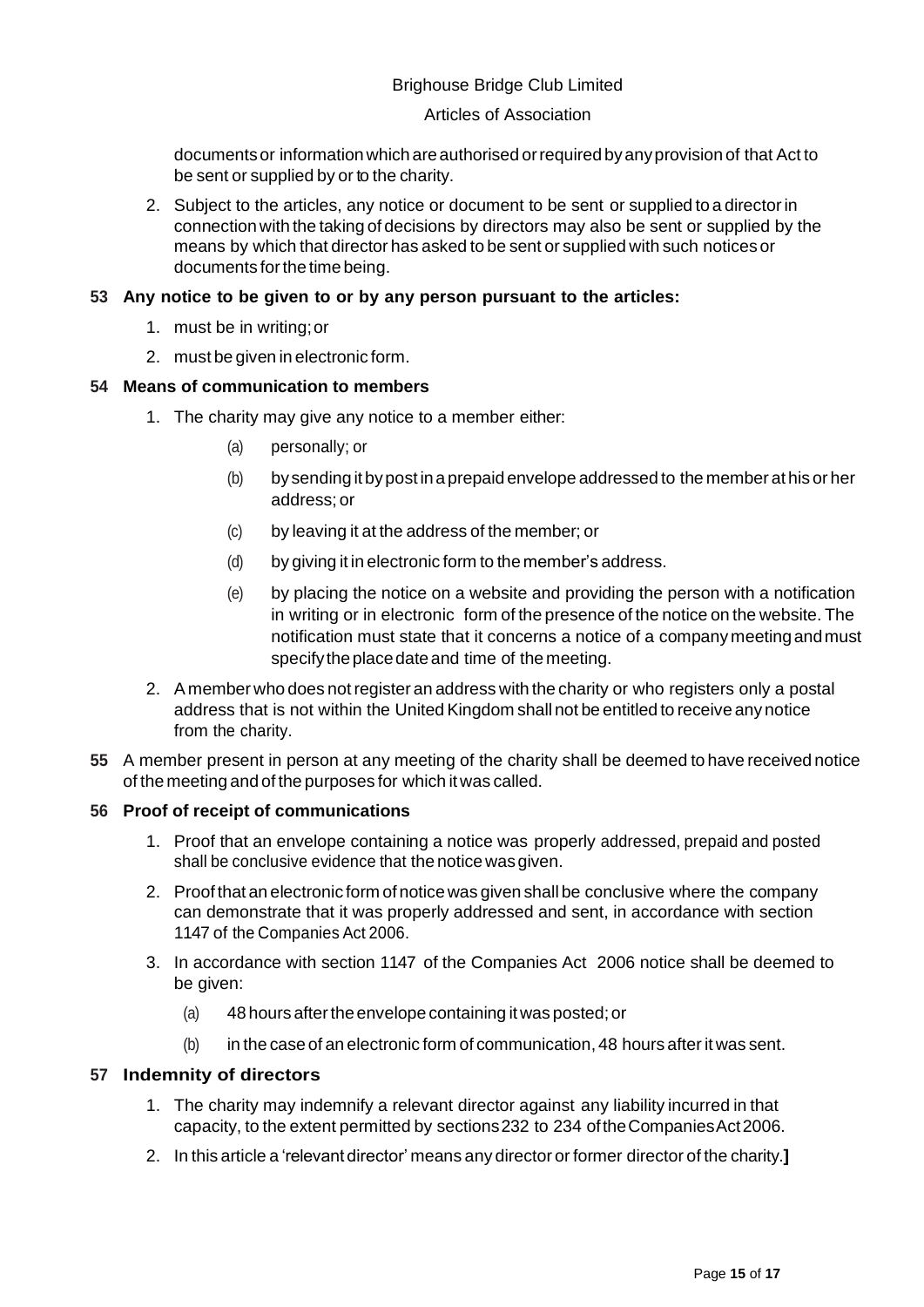#### **57A Indemnity of auditor**

- 1. The charity may indemnify an auditor against any liability incurred by him or her or it in defending proceedings (whether civil or criminal) in which judgment is given in his or her or its favour or he or she or it is acquitted; or
- 2. in connection with an application under section 1157 of the Companies Act 2006 (power of Court to grant relief in case of honest and reasonable conduct) in which relief is granted to him or her or it by the Court.

#### **58 Rules**

- 1. The directors may from time to time make such reasonable and proper rules or bye laws as they may deem necessary or expedient forthe proper conduct and management of the charity.
- 2. The bye laws may regulate the following matters but are not restricted to them:
	- (a) the admission of members of the charity (including the admission of organisations to membership) and the rightsandprivilegesof suchmembers,andtheentrance fees, subscriptions and other fees or payments to be made by members;
	- (b) the conduct of members of the charity in relation to one another, and to the charity's employeesandvolunteers;
	- (c) the setting aside of the whole or any part or parts of the charity's premises at any particular time or times or for any particular purpose or purposes;
	- (d) the procedure at general meetings and meetings of the directors insofarassuch procedure is not regulated by the Companies Acts or by the articles;
	- (e) generally,allsuchmattersasarecommonlythesubject matterofcompanyrules.
- 3. The charity in general meeting has the power to alter, add to or repeal the rules orbye laws.
- 4. The directors must adopt such means as they think sufficient to bring the rules and bye laws to the notice of members of the charity.
- 5. The rules or bye laws shall be binding on all members of the charity. No rule or bye law shall be inconsistent with, or shall affect or repeal anything contained in, the articles.

## **59 Disputes**

If a dispute arises between members of the charity about the validity or propriety of anything done by the members of the charity under these articles, and the dispute cannot be resolved by agreement, the parties to the dispute must first try in good faith to settle the dispute by mediation before resorting to litigation.

## **60 Dissolution**

- 1. The members of the charity may at any time before, and in expectation of, its dissolution resolve that any net assets of the charity after all its debts and liabilities have been paid, or provision has been made forthem, shall on or before the dissolution of the charity be applied or transferred in any of the following ways:
	- (a) directly fortheObjects;or
	- (b) bytransfertoany charityor charities forpurposes similar totheObjects;or
	- (c) toanycharityor charities foruse forparticularpurposes that fall within the Objects.
- 2. Subject to any such resolution of the members of the charity, the directors of the charity may at any time before and in expectation of its dissolution resolve that any net assets of